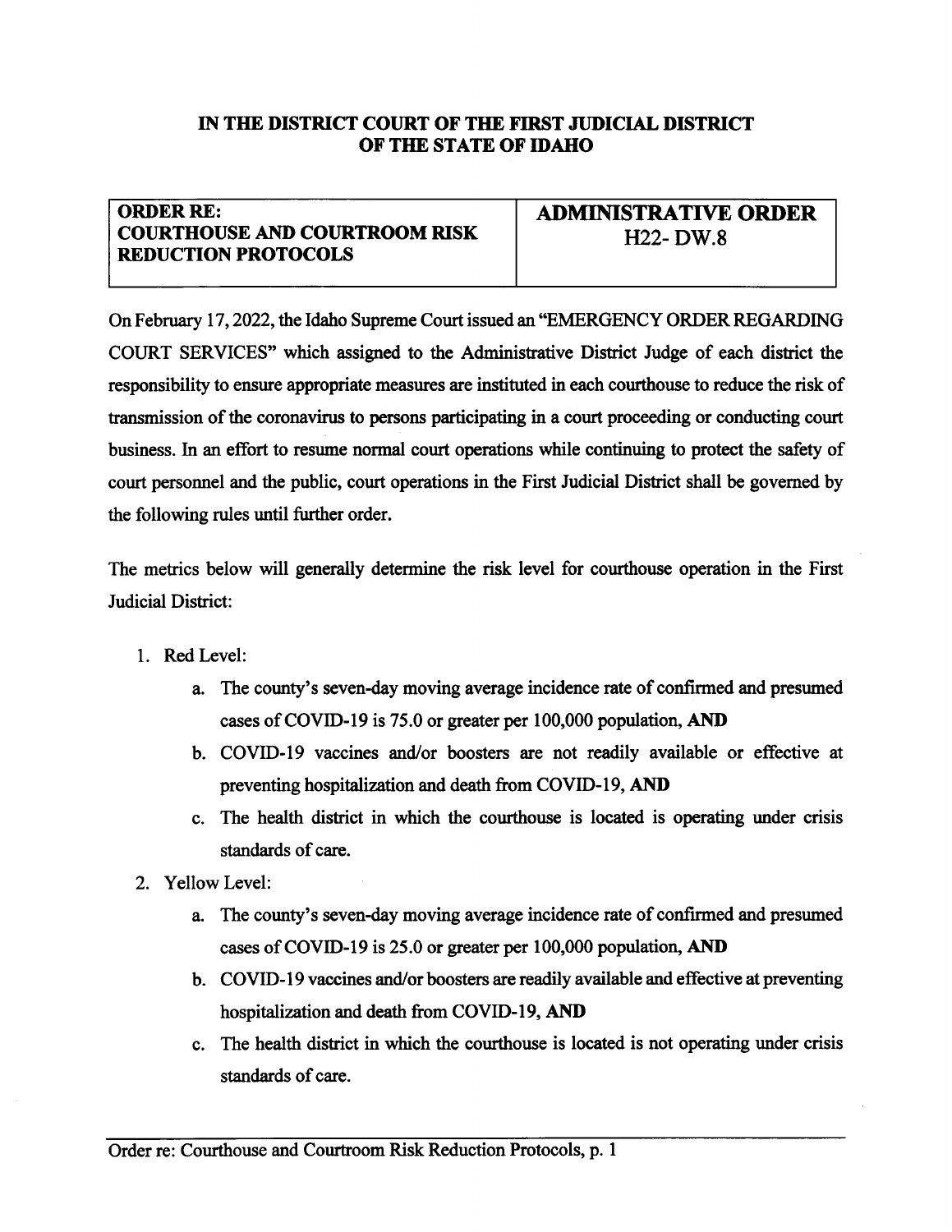- 3. Green Level:
	- a. The county's seven-day moving average incidence rate of confimred and presumed cases of COVID-19 is 24.9 or less per  $100,000$  population, AND
	- b. COVID-I9 vaccines and/or boosters are readily available and effective at preventing hospitalization and death from COVID-19, AND
	- c. The health district in which the courthouse is located is not operating under crisis standards of care.

Court operations during the three risk levels are as follows:

- l. Red Level:
	- a. Jury trials are not permitted;
	- b. All persons are required to wear a mask while in a courthouse on court business. In addition, all persons, not of the same household, must observe a minimum of six feet of social distancing from other persons;
	- c. Only mandatory persons may attend in-person hearings. Mandatory persons include the Judge, court clerks, court reporter, the parties, counsel for both parties, interpreter, witnesses, and court security.
	- d. Courthouse signage shall be conspicuously posted at all public entry points of <sup>a</sup> courthouse or other locations designated for court business indicating that all persons entering the courthouse on court business must wear a mask and must practice social distancing. Furthermore, signage shall prohibit persons from entering the courthouse or other locations designated for court business if they have been asked to self-isolate by any doctor, health agency or hospital, have been diagnosed with COVID-I9 or are experiencing any symptoms associated with COVID-I9.
- 2. Yellow Level:
	- a. Jury trials will proceed;
	- b. All persons are required to wear a mask while in a courthouse on court business. In addition, all persons, not of the same household, must observe a minimum of six feet of social distancing from other persons;
	- c. Criminal and civil proceedings may proceed in-person at the discretion of the presiding judge.